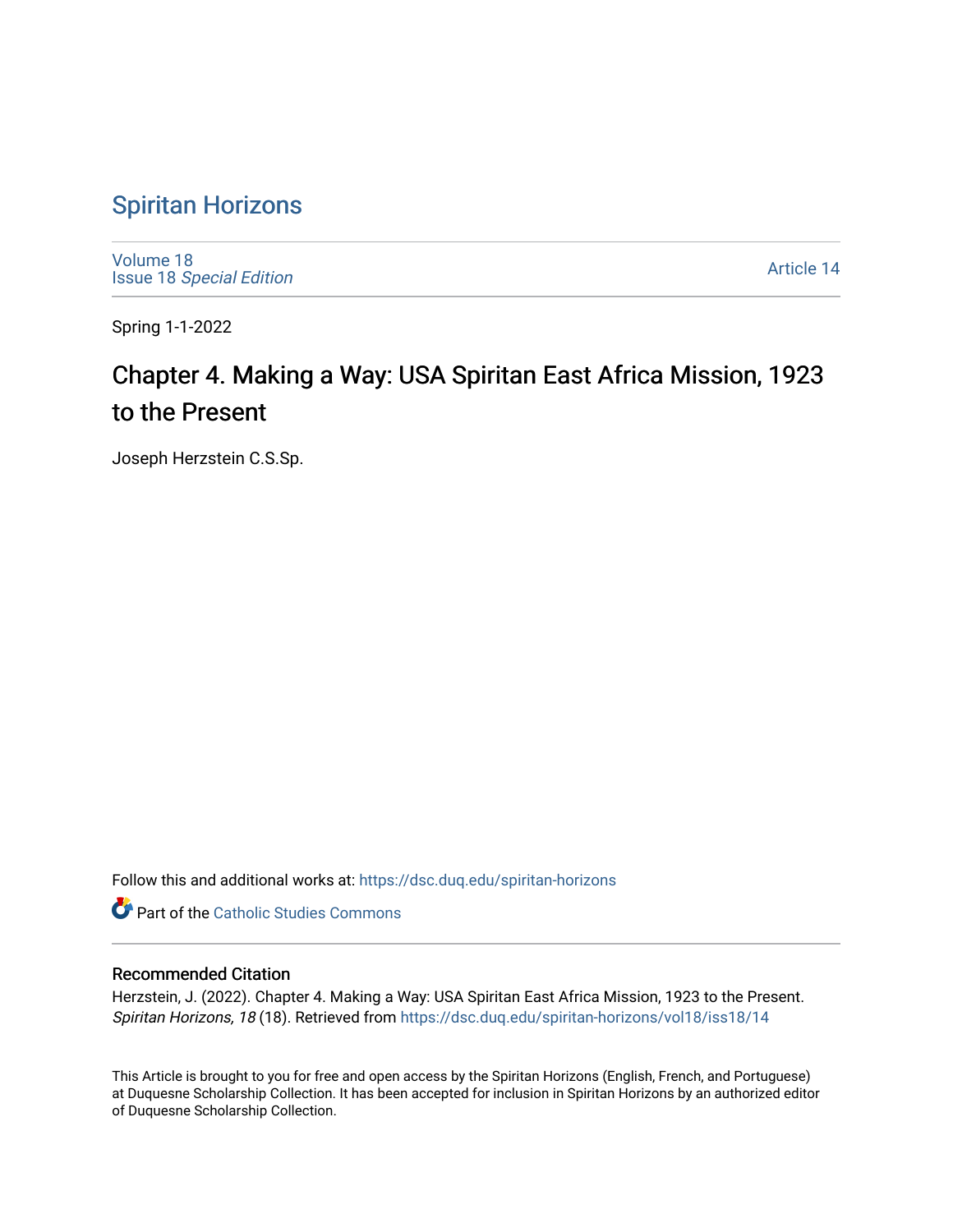#### Chapter 4

# **Making a Way: USA Spiritan East Africa Mission, 1923 to the Present**

"I was a stranger, and you welcomed me" (Matt 25:23)

"Young religious have a very great vocation and should be trained in apostolic zeal to go to the frontiers, territories"<sup>1</sup>

And there we were in New York's John F. Kennedy airport on a cold winter night, four young Spiritan missionaries, full of life—Vincent Stegman, Ned Marchessault, Don McGregor, and Joe Herzstein—looking forward to our journey and new life in Tanzania, East Africa. We were fying high on the wings of Vatican II. Good Pope John XXIII called us not to be afraid, to be open, to open the windows of the church and let fresh air in. We are to respect every culture, every tradition, every conscience, knowing that the mission of the church is the work of the Holy Spirit and we are its ambassadors. He bid us be ready to wash the feet of everyone we meet. What a wonderful outlook on life! Such openness, acceptance, respect and calm, gentle kindness to others. This is *aggiornamento* and the new understanding of ourselves as church. This was good Pope John and his inspiring leadership.

I sometimes ask myself, and never come up with a clear answer, how it is that the four of us were gifted and blessed with a long and full life in mission *ad gentes*? McGregor after fve years in Tanzania left the Spiritans and joined his home diocese. However, he soon asked his bishop if he could go to the Hawaiian Islands as a missionary. He lived and worked in Hawaii until his death. Ned and Vince, after ten years among the Maasai left to be part of the pioneer group to begin evangelization among the Borana people of southern Ethiopia.

<sup>1.</sup> Pope Francis, *L'Osservatore Romano*, February 27, 2020.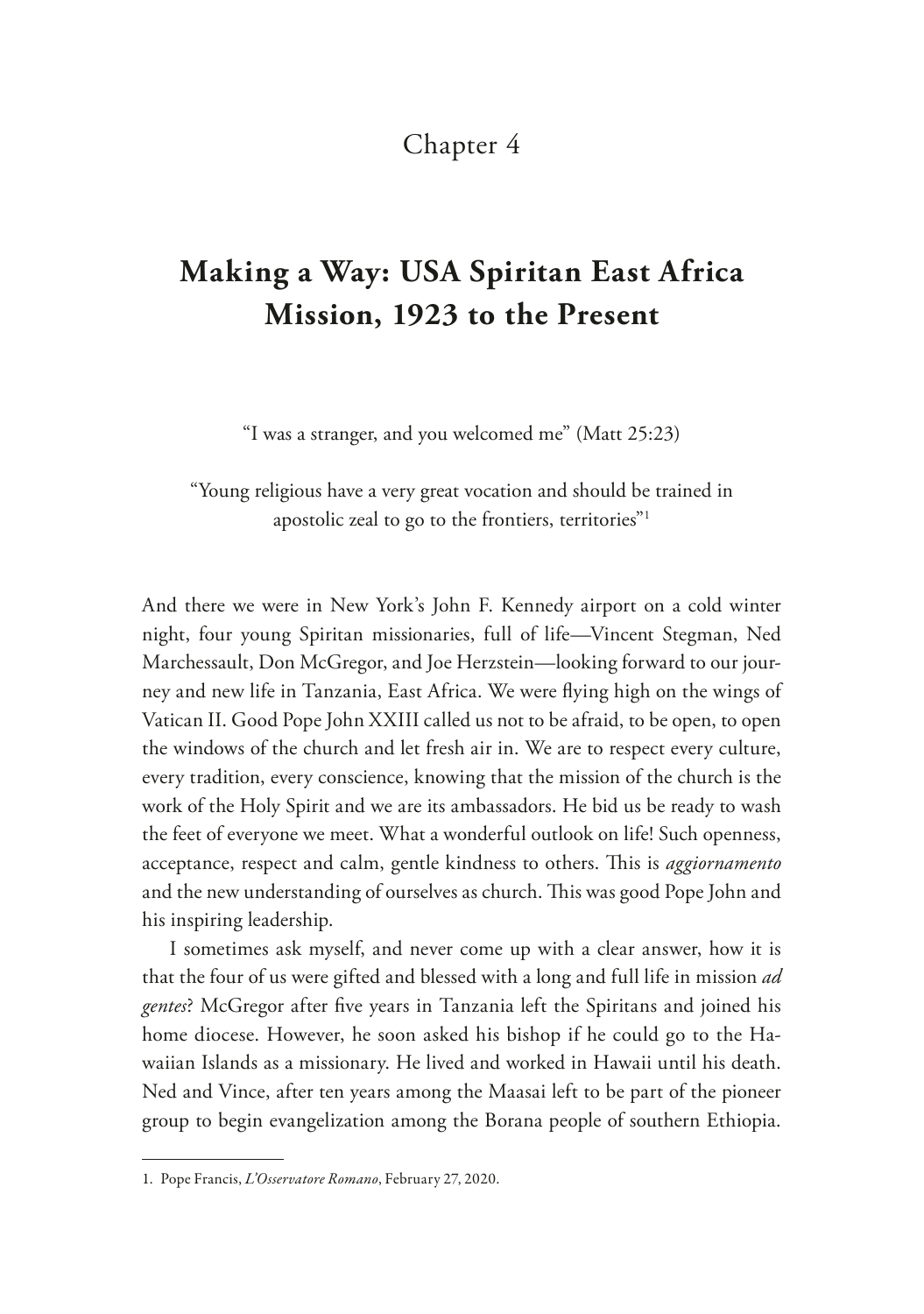

Fr. Hertzstein and elders blessing new fre at start of mass

In 1986 Ned returned to Tanzania to continue his work of primary evangelization among the Maasai. Vince remained in Ethiopia until he retired, after forty years in Boranaland. Think about what has happened here. The District of Kilimanjaro, just a few years into the direct preaching of the Gospel to the Maasai and addressing other needs of the Diocese of Arusha, saw the need to reach out to the unevangelized indigenous people of Ethiopia. This new mission to Ethiopia was a joint undertaking with the American Spiritans in Kilimanjaro and the Dutch Spiritans in Bagamoyo.

Although we ourselves still had pressing needs in Arusha and the District of Kilimanjaro, we were not afraid to reach out to others, giving them the opportunity to hear the Good News of Jesus Christ. What is important is our motivation, what gets us moving, and the focus of our dreams that lead to action. The real weakness in the world today is the loss of confidence in the efficacy of one's vocation.<sup>2</sup> Vatican II gives a new awareness and understanding of freedom of conscience, openness to the Word of God and the everyday presence of the Holy Spirit in the world and church.

## **Community for Mission**

When we arrived in Arusha, we found a small but great group of Spiritan missionaries with a strong commitment to service. There was a willingness to share

<sup>2.</sup> Teilhard de Chardin, *The Divine Milieu* (Harper and Brothers, 1960) 42.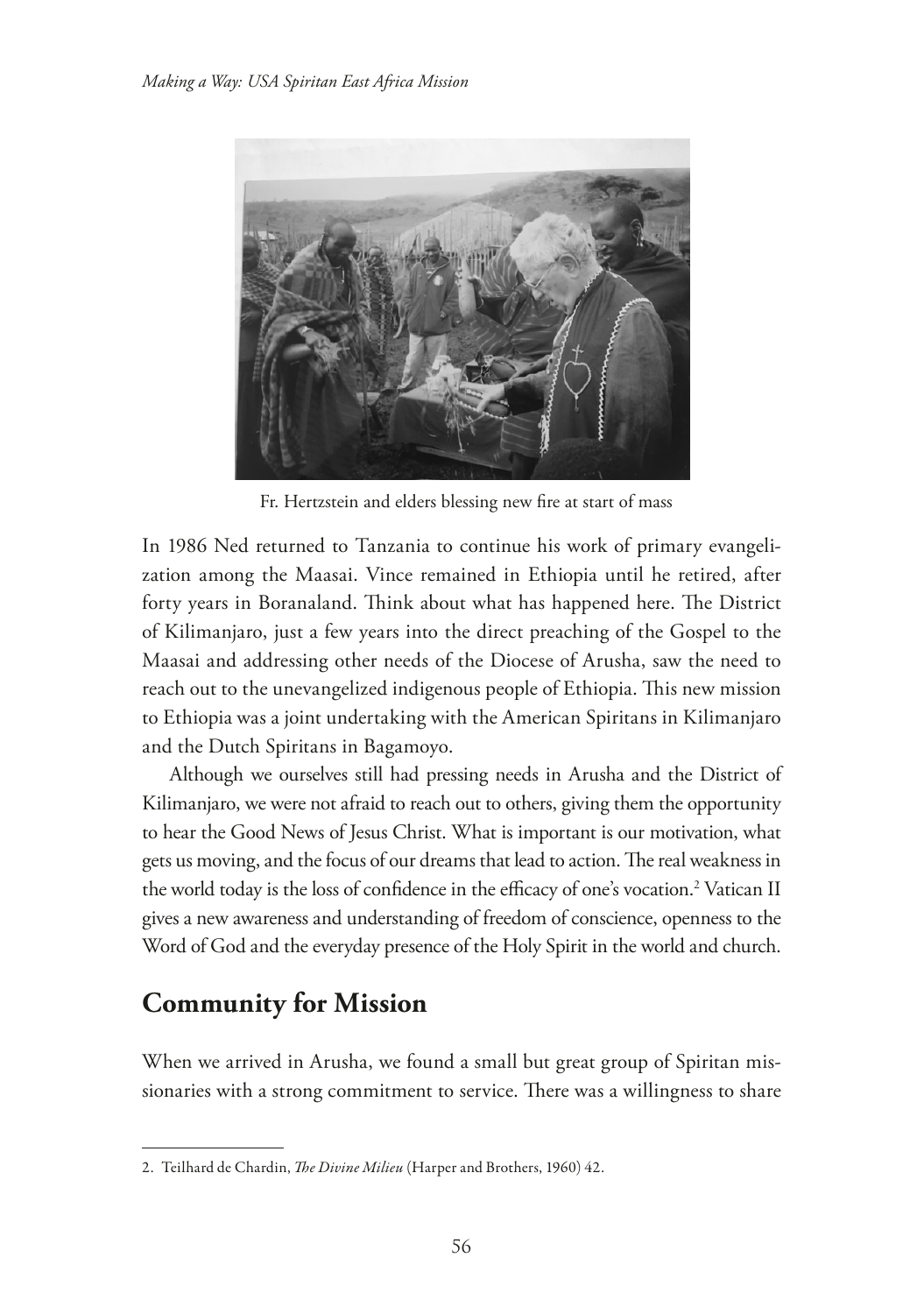and help each other, to encourage each other and not to be afraid to try new things and to be always ready to meet new people with diferent ideas and way of life. Father Libermann who brought new life to the Congregation through his desire to seek justice and freedom for those in slavery would say that what is most important is our acceptance and respect for other people and their culture. Jacob Libermann was raised in a Jewish ghetto, so he experienced the warmth and security of a closed society. As a young man going out of the ghetto and studying for the Rabbinic pastorate, he began to notice the evil of exclusion and the weakness of narrow thinking. His reading of the New Testament and his experience of the outside world not only brought him to the Catholic Church but also gave him a new broad understanding of acceptance and respect for others. No one is useless, and so, the need is there to reach out to the poor and those on the peripheries of life. For Spiritans, the periphery is the center.

Looking back on Father Libermann's life you can see the Holy Spirit at work preparing him to be a great missionary leader of the poor and unevangelized. He never set foot in Africa, but his insight was to let people be as they are, to respect culture: "do not try to change people or make them Europeans." We fnd it difficult to change ourselves, how can we change others? This is the work of the Holy Spirit.

I am always surprised at how much alike the thinking of Father Libermann and Pope Francis is. Pope Francis writes:

[...] an attitude that is gentle, pleasant and supportive, not rude and coarse [...] Kindness ought to be cultivated; it is no superficial bourgeois virtue. Precisely because it entails esteem and respect for others, once kindness becomes a culture within society it transforms lifestyles, relationships and the ways ideas are discussed and compared. Kindness facilitates the quest for consensus. It opens new paths where hostility and confict would burn bridges."3

In March of 1963 after the frst session of Vatican II and just three months before the death of John XXIII, the new diocese of Arusha was created and the bush missionary, Dennis V. Durning, CSSp, was made the frst bishop of the diocese of 26,000 sq. miles. We began with only fve parishes: Arusha, Usa River, Monduli, Loliondo and Kijungu. There were twelve American Spiritans,

<sup>3.</sup> Encyclical Letter *Fratelli Tutti* On Fraternity and Social Friendship (October 3, 2020) nos. 223, 224.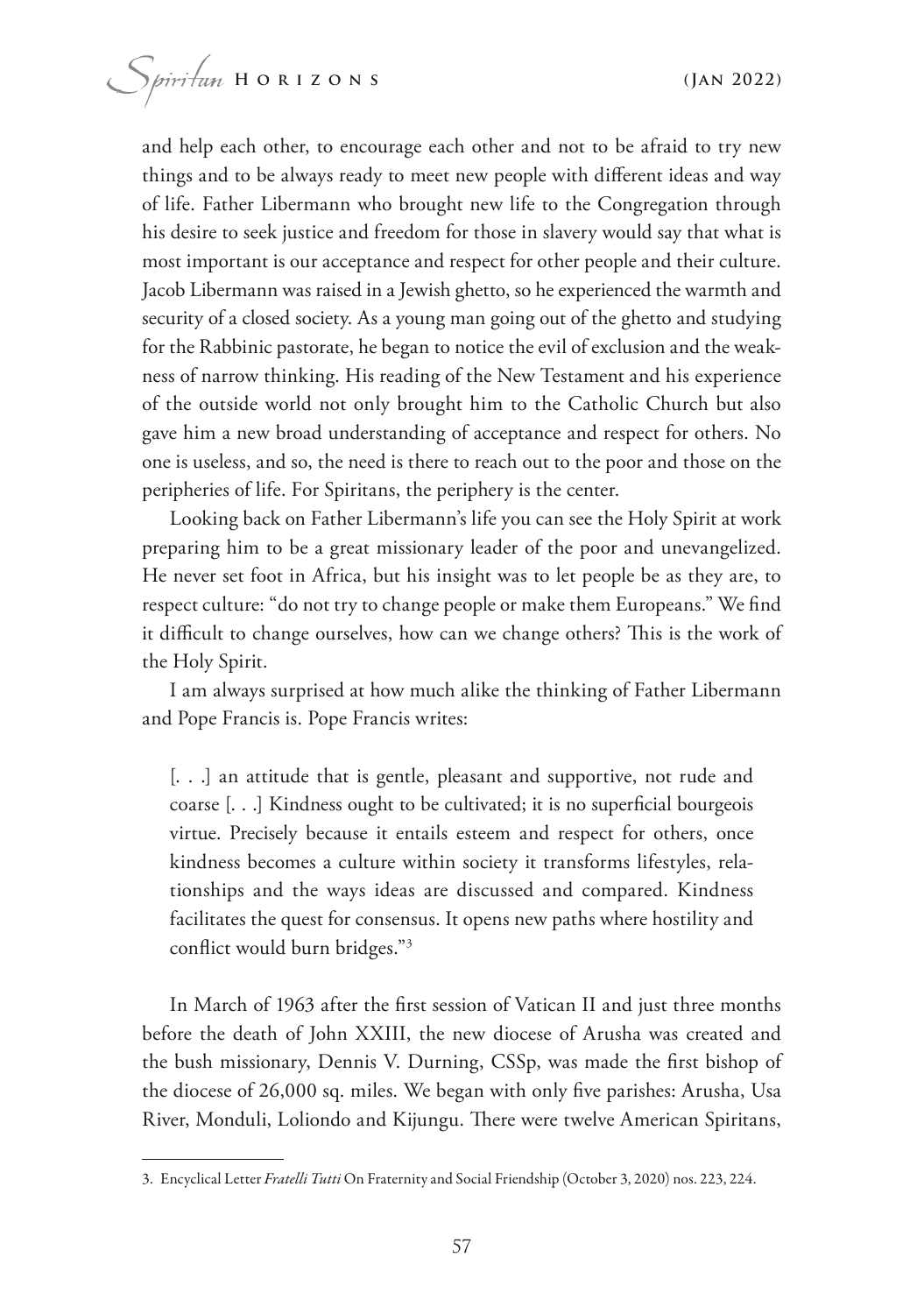one local diocesan priest, two Spiritan Brothers, four Precious Blood Sisters, and about twenty local catechists. The diocese was made up of four different tribal groups: Wameru, Waarusha, Wasonjo and Wamaasai. The three so-called town parishes of Arusha, Usa River, and Monduli had a large number of people from all over Tanzania. The indigenous people of the diocese were largely unreached, untouched, and unevangelized. The people were to be at the heart of our work and life. Strong personalities inspired by the Gospel and one another gave life and energy to the group, far beyond its small number.

The diocese was divided into two deaneries, Arumeru and Maasai. We met for two days every three months. The Bishop mostly sat and listened, as everyone shared ideas, frustrations, problems, and successes. These meetings were most helpful because of the honesty, openness, and true concern for the mission of the church. These meetings were a true example of solidarity, although at the time we never thought of them as that. Always holding on to the spirit of the Gospel and remembering the advice of Libermann to the Sulpician, Fr. Cahier, who was gravely ill: "In my opinion, you must not get upset because of the diference between what you can do and what you would like to do. Don't push things, be stable and wait upon God to show you what he wants [. . .] leaving everything in his hands."4 All of us, even the new guys, had something to contribute but clearly it was Eugene Hillman, Ed Kelly, and Vincent Donovan that kept the group alive and excited to be bush missionaries in Maasailand. What a wonderful life to share the Good News for the frst time with the Maasai people.

## **Enfeshing the Gospel in a Culture**

Hillman got the ball rolling when in the late 1950s and early 1960s he travelled the 500-mile stretch between Loliondo and Kijungu–Kiteto visiting all of the cattle markets. He made friends with the elders, building a store of good will between the Maasai and the missionaries that we beneft from even today. Before I left Maasailand in Ngorongoro, I met a visiting elder from South Maasailand who told me of the missionary he met years ago with a hole in his chin and who helped him in time of need. Gene Hillman of course. I cannot tell you how touched I was to see this very old man relate the good deeds of a fellow Spiritan. In the early days Gene as well as Bishop Durning, Ray Buchler, Ed Raszewski, Brother Francis, Bill Jackson, and others, set up schools, dis-

<sup>4.</sup> See *A Spiritan Anthology* (presented by Christian de Mare, CSSp; Rome: 2011) 76–77.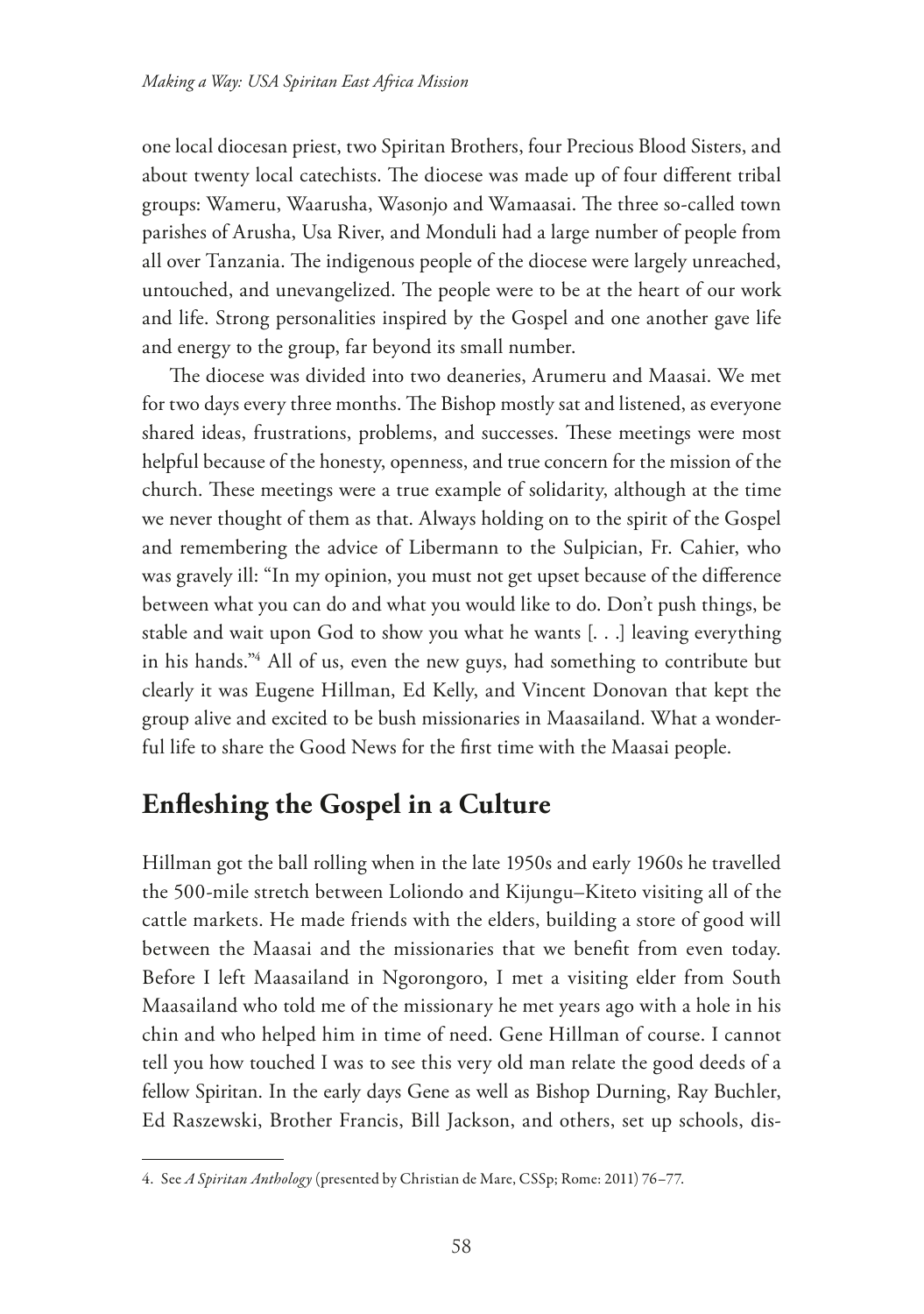pensaries, food relief programs, and a hospital to help improve living conditions. Later, Pat Patten established a fying medical service and a school for the disabled.

Religion was taught in the primary schools. One year before the students would leave to return home, if they wished, they were baptized. The idea was they would have a year to practice their faith. We soon realized this was not working because they had no Christian community to go to. A Christian without a community is like fsh out of water. We all knew something more was needed.

Just about the same time, Donovan was in Loliondo mission writing to Bishop Durning saying. "I suddenly feel the urgent need to cast aside all theories and discussion, all efforts at strategy and simply go to these people and do the work among them for which I came to Africa."5 Here is the beginning of the direct evangelization of Maasai. It started in 1966. The thinking of both Hillman and Donovan was this:

We come not to transplant a parish from New York or Dar es Salaam to some place in Maasai country but to enfesh the Good News of Jesus in this unique people and in their unique way of living and solving the problems that arise in the environment in which they live themselves. They are to feel at home in their local church and at the same time recognize they are part of a Universal Church.

We designed our teaching and liturgy that it be an outgrowth and completion of their traditional beliefs and practice. We prayed and sang in their language, adopting their religious symbolism and prayer forms.

We began by calling a meeting of the elders. We tell them that we would like to speak with them of God. We acknowledge that the Maasai know God from time immemorial. We explain that we come to talk with them of the one God that they know. We ask if we might come regularly to speak with them. If they agree (and most do,) we go to the place each week for a meeting of prayer and discussion/teaching.

We emphasize that we do not bring a new or foreign God but the one God whom they know. We remind them of the Maasai legend of the beginning of the world that speaks of the origin of both good and bad things that they experience.

<sup>5.</sup> Vincent J. Donovan, *Christianity Rediscovered* (Notre Dame, Indiana: Fides, 1978) 15.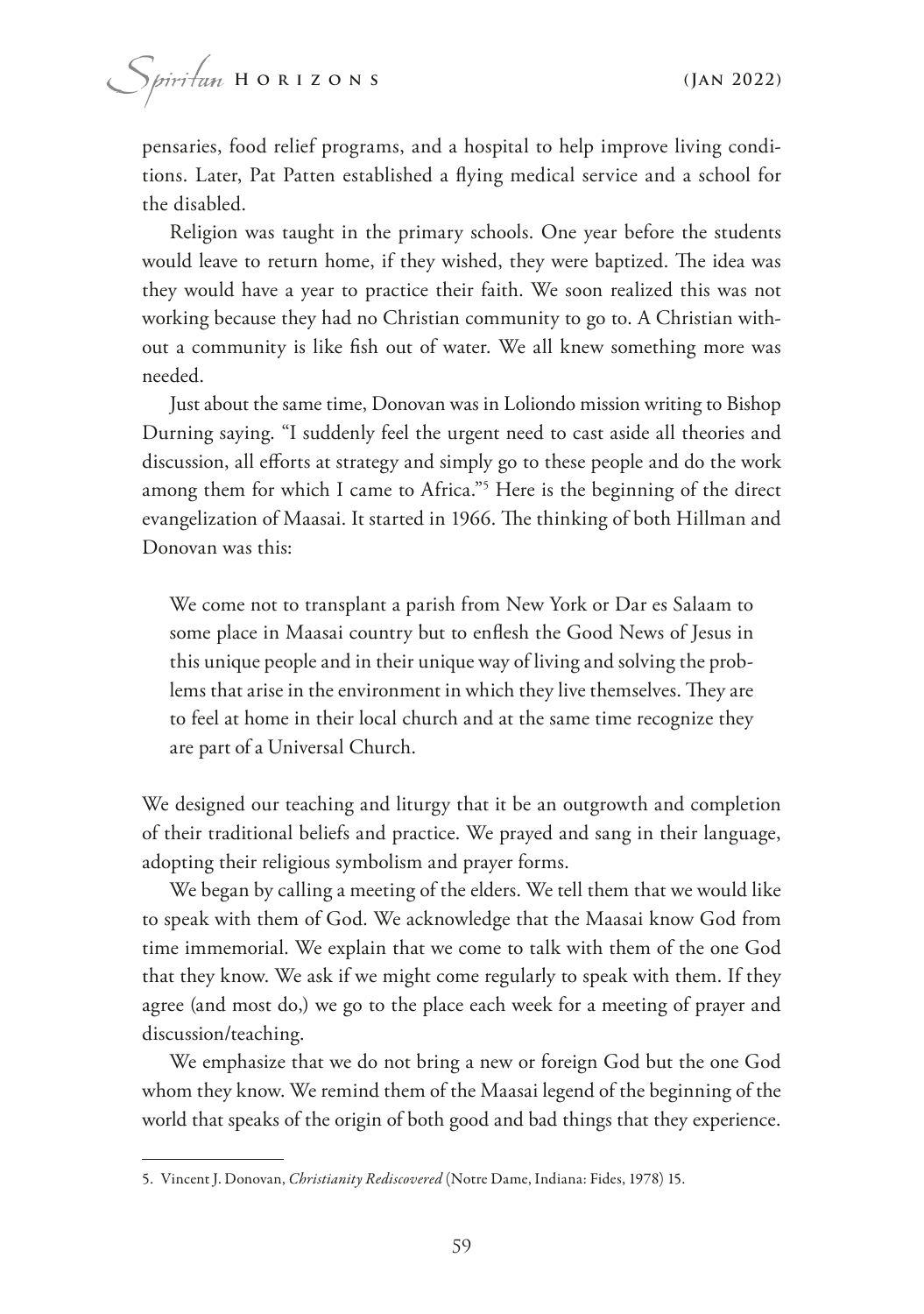Also, we tell the Bible story of creation and our frst parents. We emphasize that the explanation of the origin of sin and evil found in the Bible and that of the Maasai legend have the same meaning. We humans, not God, are responsible for the present situation. This initial teaching is key because the Maasai traditionally believe that God directly causes drought, sickness, and death.



Maasai Bible

**Side One**. 1) Incarnation/Eye of Faith; Light and Darkness. 2) Lazarus is brought to life/relationships with Jesus, Son of God, and one another. Do you want a good relationship with Jesus and Others? 3) Forgiveness: The story of the mercy of the Father and His two Sons/God loves us and forgives us. We also must forgive one another. 4) Parable of the Good Samaritan/turn the other cheek. Everyone is my neighbor. 5) Eucharist: Bread and Wine, Body and Blood of Christ/We gather as one to eat and share and to get strength to live the Christian life together.

Side 2. 1) Passion and Death of Jesus/We too must carry our Cross. 2) The Resurrection/life after death—We too will rise. 3) Prayer/We pray in the name of Jesus. We pray the Our Father and may His will be done. 4) Ascension/Like arrows going in all directions we go to the Ends of the Earth to share the Word of God. 5) The Holy Spirit and the church/Like the body that has diferent parts, yet all are important, so the church has different gifts. The Holy Spirit watches over and guides us all.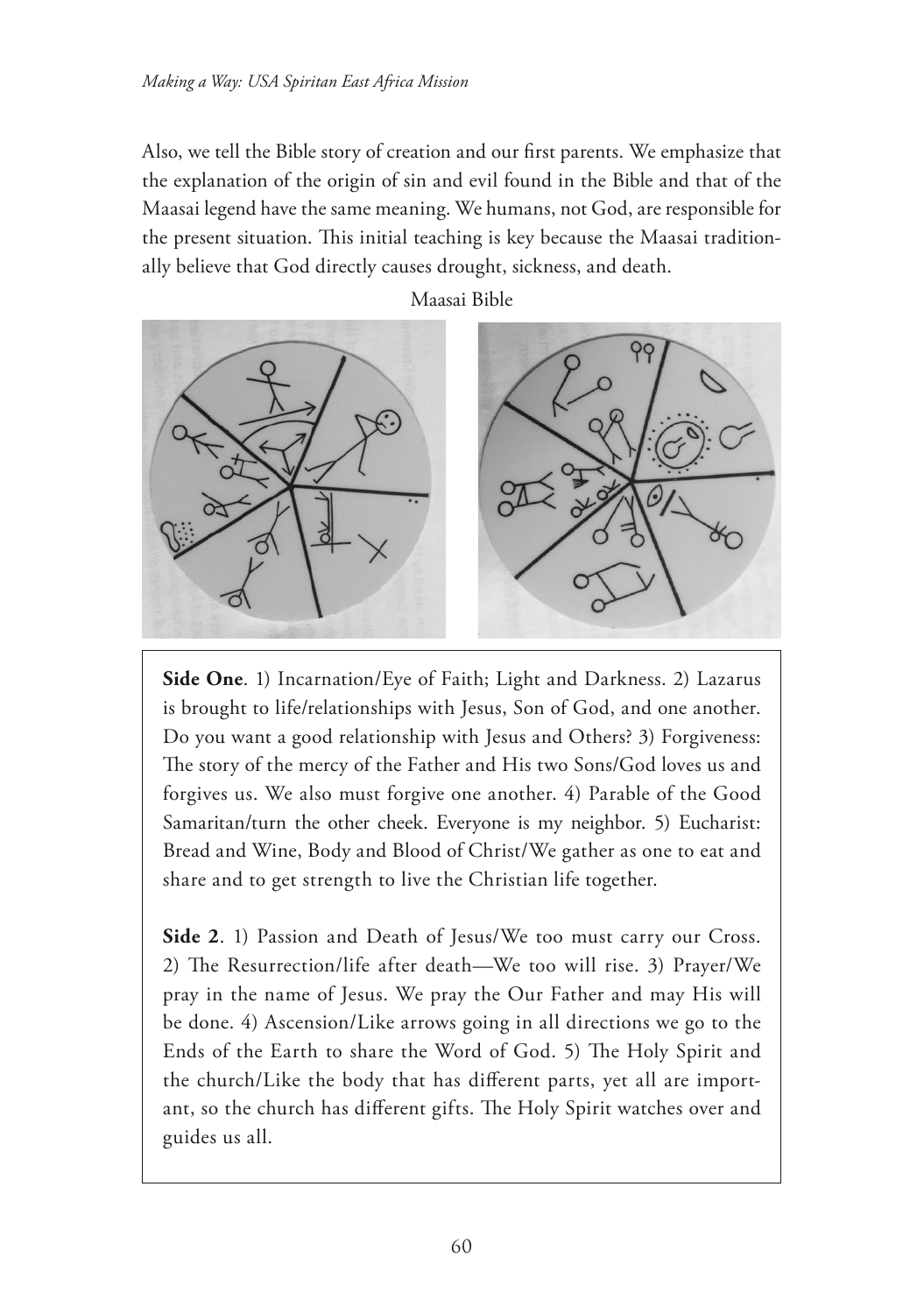We continue teaching Old Testament stories, highlighting people such as Abraham, Moses, and the shepherd King David. We soon realized that many teachings from the Old Testament caused confusion among the people as to the importance of Jesus as the central fgure of Christianity. So, we decided to leave out the Old Testament until after baptism, except for the creation story. Also, we felt the teaching pictures we were using were more a distraction than a help. It was decided to simplify our teaching – be clear and direct. It was at this time that Ralph Poirier composed the Maasai Bible, as it came to be called. Ralph chose ten events and parables that embraced the basic Good News of Jesus (*Kerygma*). The design of the Maasai Bible had five events on each side of the circle, stick figures were used. The Maasai Bible became a first-class teaching tool for all. The women being creative cut a round piece of cowhide and with their beads sowed the ten basic teachings onto the cow skin. Now they had their own teaching tool.

This is what Roland Allen, an Anglican Missionary working in Uganda in the 1920s, would call spontaneous expansion. And so, the word of God is passed on and shared with others. "To be holy means to be open. If God is present to you, all things are possible. There is no limit to what you can become."6

Today the Archdiocese of Arusha has ffty-four parishes, with 130



Archbishop Josaphat Lebulu receives a Maasai staf, a symbol of leadership

churches and many outstations. There are sixty-five diocesan priests and eightyseven religious from diferent congregations. Yet, most of these parishes are in town. Few priests, the world over, want to go to the frontier territories—the outback, the bush, the traditional people, the inner-city, street people and refugees.

Another great gift was the starting of the formation of local Spiritans on African soil. This idea of East African Spiritans was led and inspired by Father George Crocenzi, the district superior of Kilimanjaro, together with our four Tanzanian Spiritans: Fathers Joe Babu, Francis Mketa, Josaphat Msongore and Bishop Bernard Ngaviliau. The new district superior, Tom Tunney, together with the Spiritan leadership in Bagamoyo, Kenya, and Congo Kinshasa began to

<sup>6.</sup> Ibid., 137.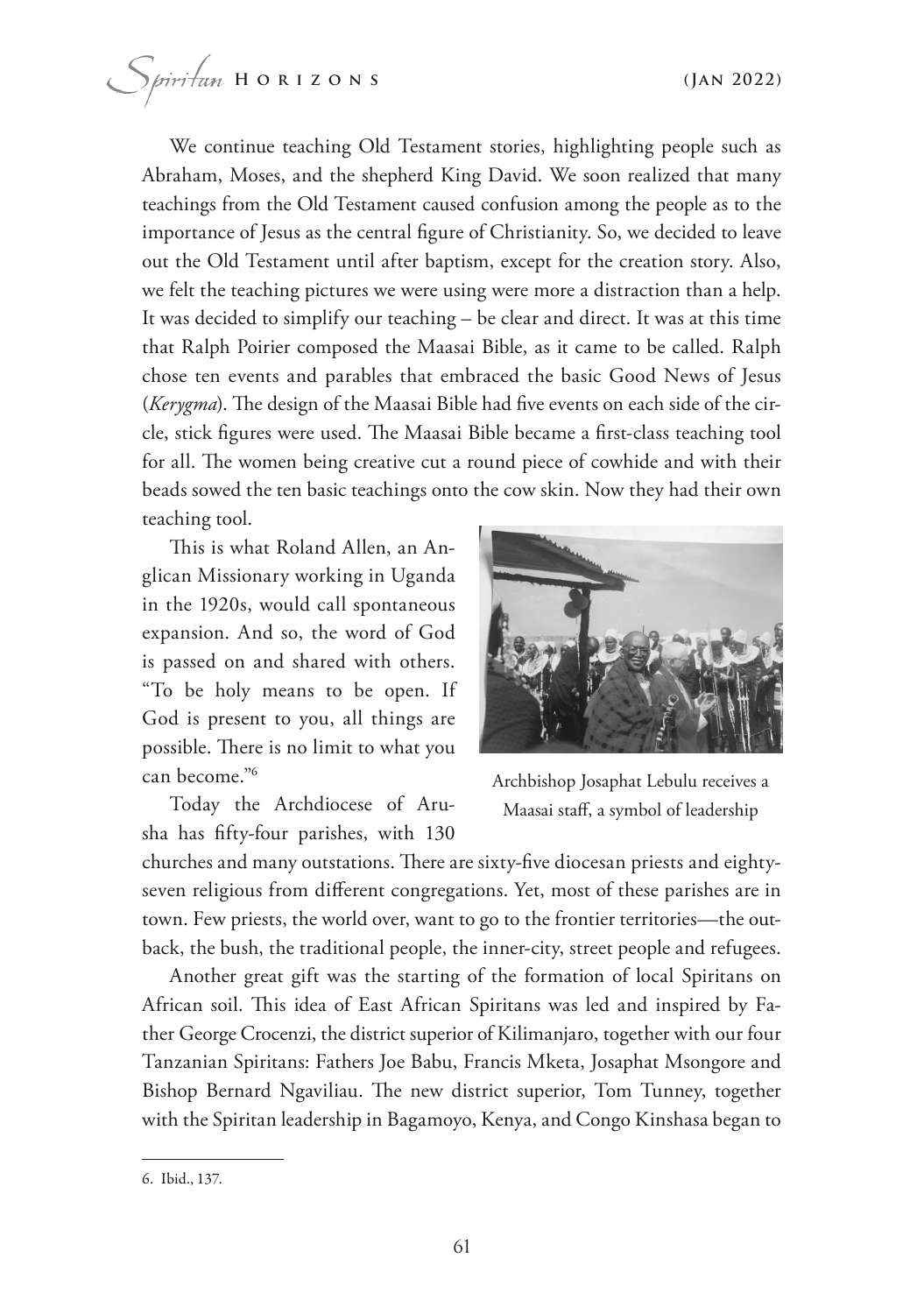establish houses of formation with a clear stress on a missionary spirit of services to the poor, the unevangelized and refugees. Uganda joined the East African project when it established a frm presence in Uganda.

### **Like a Mustard Seed Growing**

The fast growth of East African Spiritans prompted Joe Herzstein, the district superior of Kilimanjaro, together with Augustine Shao, now Bishop of Zanzibar, to begin to discuss and dialogue about the future leadership of the area with all our members. We asked the general administration in Rome to suppress the District of Kilimanjaro in favor of the East African Foundation in Tanzania. This was accomplished in April of 1993. The superior general, Pierre Schouver, with a big smile said he was very happy to suppress the District of Kilimanjaro. He felt this was an example for the rest of the Congregation to follow. Today the Spiritan leadership in Africa is African. The Tanzania Province has 159 members serving the poor in all six continents.

It is a long way from 1923 when Fathers Thomas Harris and Patrick McCarthy came from America to work in the Vicariate of Bagamoyo and Father John Todorowski to work in the Vicariate of Kilimanjaro. Over the years, about seventy-six American Spiritan priests and fve Spiritan Brothers have had the joy of living and sharing the Gospel with the people of Tanzania. As development continued, the Vicariate of Kilimanjaro was divided into seven dioceses and the Diocese of Moshi is seen as the heartbeat of Christianity in the whole of Tanzania. Moshi Diocese is small in area, 1,942 sq. miles, yet it has given more bishops than other areas to the church in Tanzania. In November 1959, Spiritan Joseph Kilasara, CSSp, was made bishop of his home diocese; he was the frst African Spiritan bishop in Tanzania. Since then twelve local priests have been called to serve the Tanzanian Church at diferent times and in diferent places. At present, Moshi has over 200 diocesan priests. The number of priests from Moshi in the diferent congregations of men is hard to count. Also, the large number of local and foreign congregations of sisters receiving girls from Moshi is impressive. The church in Moshi is alive and well. We thank God for giving the Spiritans the gift and call to be the primary and essential workers in sharing the Word of God with the people of Moshi, Arusha, and Bagamoyo. Truly, it is the Spirit that gives life.

When I frst came to Tanzania, particularly among the Maasai, I saw them as Old Testament people because of their prayer life, their love of blessings and fear